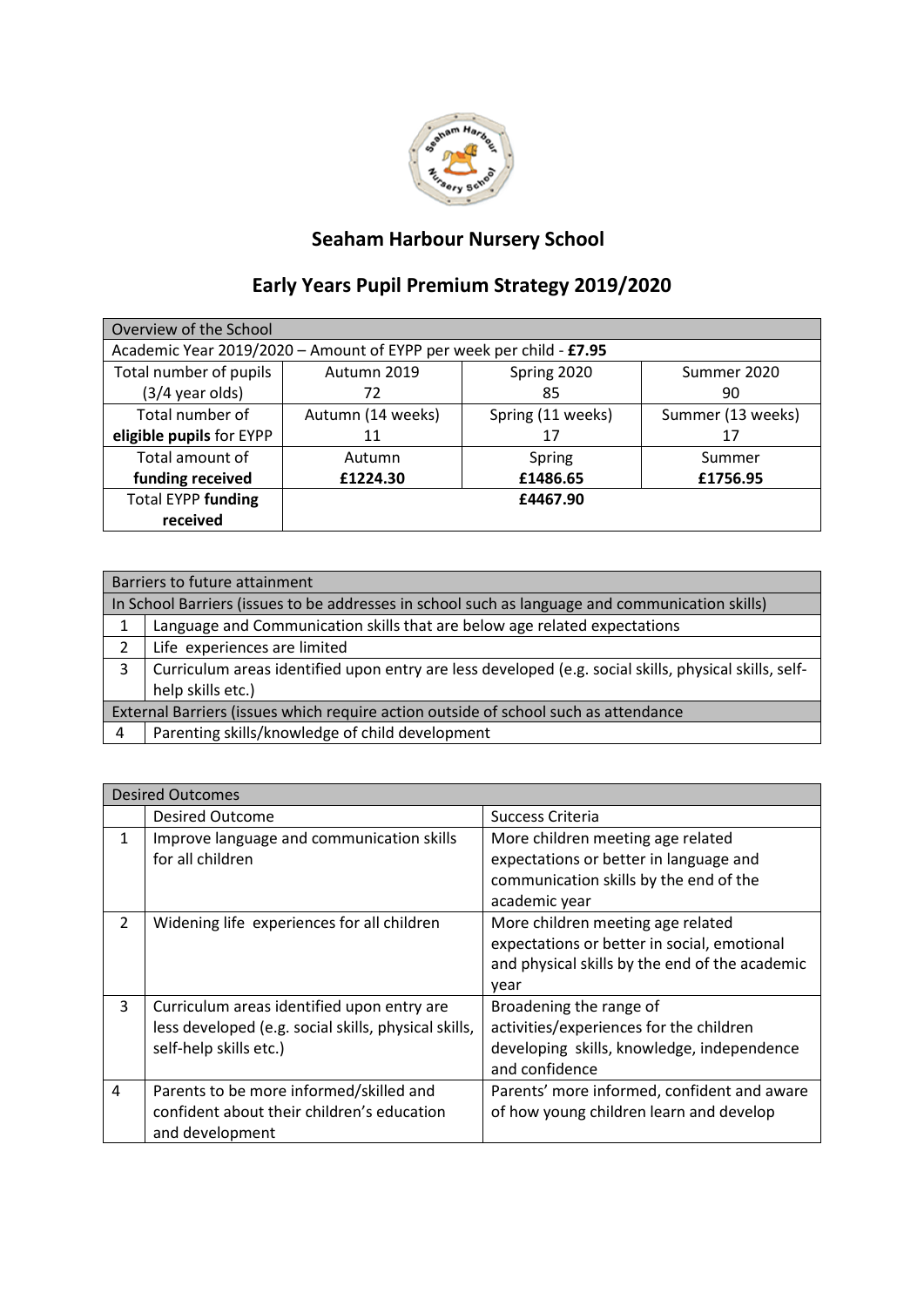| <b>Desired Outcome</b>                                                                      | Actions                                                                                                                                                                                                                                                                                                                                                                                                                                      | Rationale                                                                                                                                                                                                                                                                                                                                              | Impact                                                                                                                                                                                                                 | Monitoring                                                                                             |
|---------------------------------------------------------------------------------------------|----------------------------------------------------------------------------------------------------------------------------------------------------------------------------------------------------------------------------------------------------------------------------------------------------------------------------------------------------------------------------------------------------------------------------------------------|--------------------------------------------------------------------------------------------------------------------------------------------------------------------------------------------------------------------------------------------------------------------------------------------------------------------------------------------------------|------------------------------------------------------------------------------------------------------------------------------------------------------------------------------------------------------------------------|--------------------------------------------------------------------------------------------------------|
| Improve language and<br>communication skills for<br>all children                            | Develop planning<br>$\bullet$<br>and implement S &<br>L groups using<br><b>Talking Tots</b><br>Participation in<br>$\bullet$<br><b>EYPDP training</b><br>programme<br>Engage in S & L<br>$\bullet$<br>training<br>Purchase resources<br>$\bullet$<br>incl story/rhyme<br>bags<br>Replenish library<br>$\bullet$<br>boxes with modern,<br>good quality and<br>appealing books<br>Children to visit<br>$\bullet$<br>local library<br>regularly | Targeted<br>$\bullet$<br>intervention for<br>specific children<br>to extend<br>vocabulary and<br>language<br>Further develop<br>$\bullet$<br>staff knowledge<br>and skills<br>Children enjoy<br>$\bullet$<br>using books and<br>are<br>engaged/motivat<br>ed in sharing<br>books<br>Develop skills in<br>$\bullet$<br>borrowing and<br>returning books | Improved<br>$\bullet$<br>outcomes for<br>children by the<br>end of the year<br><b>EYPP children</b><br>$\bullet$<br>make rapid<br>progress                                                                             | Data analysis<br>Planning books<br>Evidence files<br>Lesson<br>Observations                            |
| Widening life experiences<br>for all children                                               | $\bullet$<br>Implementation of<br>Beach School work<br>Visits into local<br>$\bullet$<br>community<br>Access to cultural<br>$\bullet$<br>experiences-<br>theatre etc                                                                                                                                                                                                                                                                         | First hand<br>$\bullet$<br>experiences in<br>exciting/new<br>experiences giving<br>real life<br>opportunities<br>giving children<br>more to draw<br>upon when<br>communicating<br>and gain in<br>increased<br>confidence                                                                                                                               | <b>Broader life</b><br>$\bullet$<br>experiences<br>Improved<br>$\bullet$<br>outcomes for<br>children by the<br>end of the year<br>Well-being and<br>$\bullet$<br>involvement<br>levels improved<br>for all children    | Data analysis<br>Planning books<br>Evidence files<br>Displays and<br>Documentation<br>Parents feedback |
| Specific curriculum areas<br>identified gap narrowed<br>between EYPP and Non<br><b>EYPP</b> | Beach School work<br>$\bullet$<br>activities in small<br>groups to develop<br>well-being through<br>access to outdoor<br>and social skills of<br>working together<br>Small groups visiting<br>$\bullet$<br>local community<br>places and<br>landmarks                                                                                                                                                                                        | First hand<br>$\bullet$<br>experiences giving<br>opportunities to<br>explore different<br>environments and<br>experiences                                                                                                                                                                                                                              | <b>Broader life</b><br>$\bullet$<br>experiences<br>Improved<br>$\bullet$<br>outcomes for<br>children by the<br>end of the year                                                                                         | Data analysis<br>Planning books<br>Evidence files<br>Documentation<br>Parents feedback                 |
| Increase parental<br>involvement, knowledge<br>and skills                                   | Family workshops<br>$\bullet$<br>Story bags<br>$\bullet$<br>Stay and play days<br>$\bullet$<br>Information leaflets,<br>$\bullet$<br>website links etc.                                                                                                                                                                                                                                                                                      | Improved<br>$\bullet$<br>relationships with<br>parents<br>Increase in parent<br>$\bullet$<br>skills and<br>knowledge of<br>how young<br>children learn<br>Increase in<br>$\bullet$<br>parental<br>interactions with<br>children at home                                                                                                                | Staff give<br>$\bullet$<br>support, advice<br>and signpost<br>parents for<br>help if needed<br>Parents have<br>$\bullet$<br>greater<br>understanding<br>of how they<br>can support<br>their children's<br>learning and | Feedback sheets<br>from parent events<br>Data analysis<br>Evidence files                               |